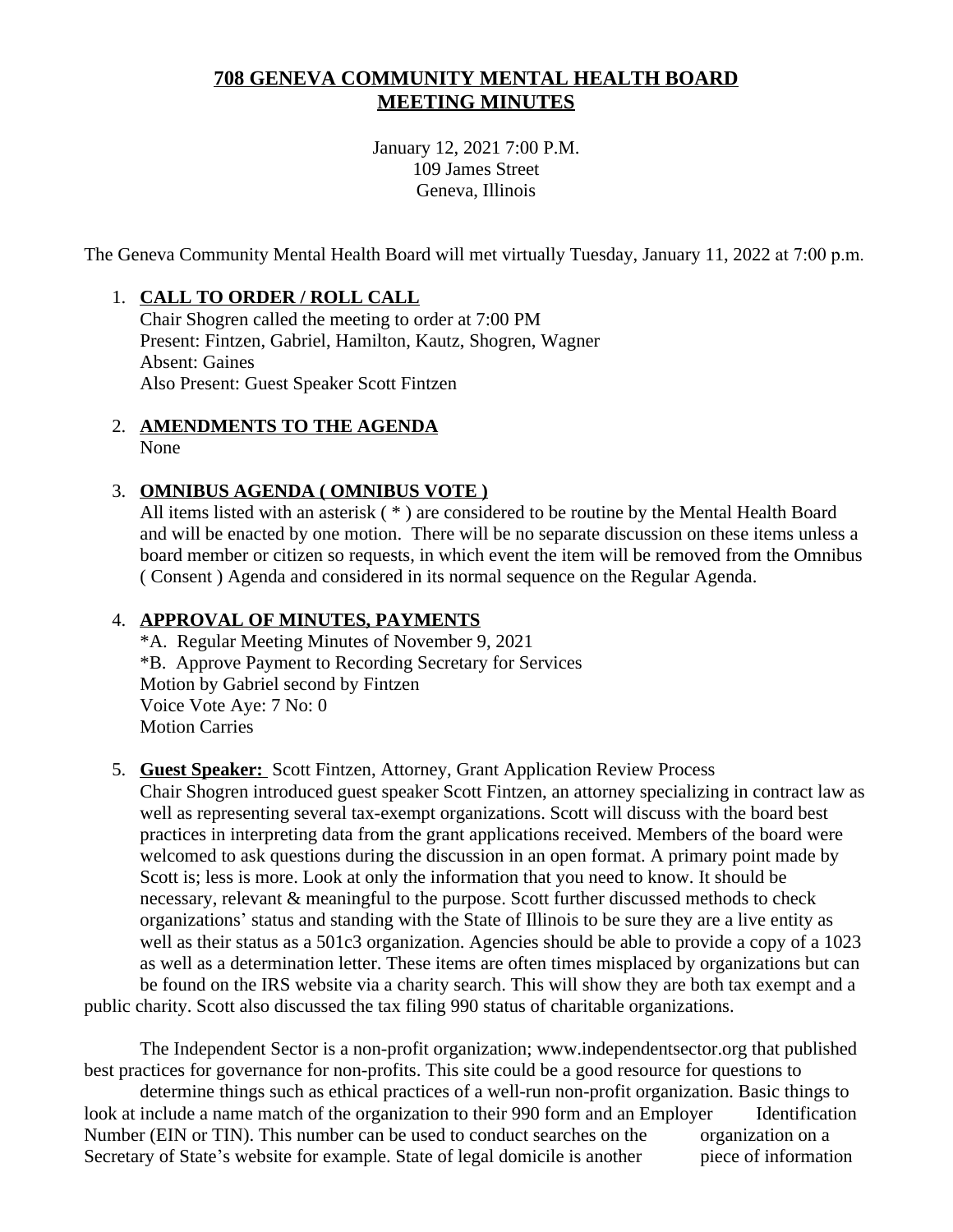GMHB Meeting Minutes January 11, 2022

that might be a good indicator for evaluating an organization. A board member asked a question regarding audits on an organization. Scott discussed that many smaller organizations are not likely to seek an audit because they can cost \$5-\$15k. Scott further discussed sections of the IRS 990 and what it means in terms of identifying potential red flag areas as well as areas board members could ask questions for further explanation.

Chair Shogren asked if Scott had any recommendations for amendments to the grant application as it current exists. A possible solution may be to consider asking some of the questions that mirror the IRS 990 form. Board member Kautz asked a question about conflicts of interests and organizations. Scott explained that as long as "what is in the best interest of the organization" is the primary focus in all situations, it often isn't really a conflict of interest.

In closing, items such as; do they have a strategic plan, can they offer a copy of the most recent 990 form, audit letter and P&L statement are good indicators of a well-run organization.

### 6. **Chairperson's Report**

Chair Shogren has determined much of the balance of this meeting will be tabled due to the length of the meeting. There are several thank you letters that will be reviewed in the next meeting and other mail received.

### 7. **ACMHAI Report:**

A. Summary of the December ACMHAI Meeting

Vice Chair Hamilton shared the December meeting focused on the struggles service providers are having on finding and retaining employees. Scott Block is now employed in a Statewide

position and is technically with the IL Supreme Court in response to a federal initiative as the justice system is now the largest provider of mental health services.

#### 8. **New Business:**

A. Review Mission Statement and strategic Plan and revise if needed Tabled

B. Review Arc of the Year and revise if needed

Tabled

C. Confirm February Guest Speaker

Chair Shogren asked if anyone had any recommendations otherwise, she would invite one of the new executive directors from one of the agencies as there are a few possibilities. General agreement that a new ED from an agency would be a great option.

#### 9. **Old Business**

#### 10. **Public Comments, Mail**

Chair Shogren will review mail received in a future meeting.

### 11. **Adjournment**

Motion to adjourn by Wagner second by Gabriel Voice Vote Aye: 7 No: 0 Meeting adjourned at 8:44 P.M.